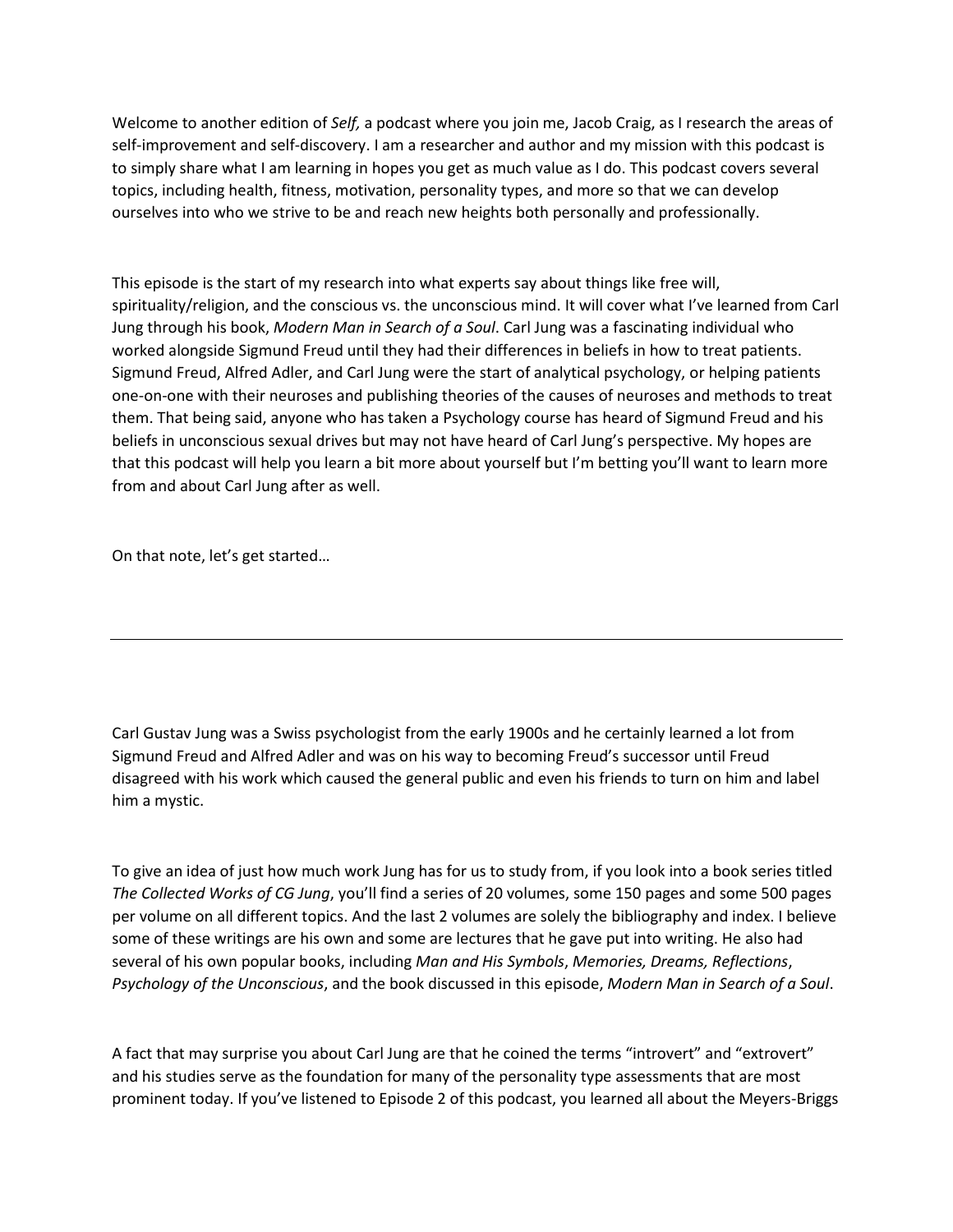Type Indicator, which was strongly influenced by Jung and appears to be the most trusted personality assessment that exists today. I've learned recently from a podcast interview with Drew Carey that Carl Jung's work is tied with another author's named Joseph Campbell in acting classes so that actors and actresses can find the roles they fit best and learn how they can use their strengths as much as possible. Campbell is a fascinating author to study as well and his work was heavily influenced by Jung.

I've realized that someone could spend their lifetime studying the work of Carl Jung and the influence that he has had. I had taken a Psychology course in college and I'm very surprised that none of his work was covered, or at least not enough for me to recall. The field of psychology seems to focus so much on Sigmund Freud's work but Jung shows the gaps that come from Freud's methods. That being said, Jungian Psychologists and Jungian Analysts still study and practice his work today and there are many out there.

Before I get into his book *Modern Man in Search of a Soul*, I just want to say it was nothing like what I was expecting. I was expecting his twist on a self-improvement guide but it is not that at all – this is a collection of essays he wrote that were developed to inform up and coming psychologists. It was very detailed on his methods of helping patients and the theory behind his work.

Jung states, "I believe there are as many psychologies as philosophies, for there is also no one single philosophy, but many… Psychology takes the psyche for its subject-matter, and philosophy - to put it briefly - takes the world." I start with this point because he's essentially saying that every psychologist will have a different approach that works for them and their patients. While Jung describes his methods, he doesn't leave a guide to follow but simply discusses what works for his patients and the theories behind his work.

He states that most of his patients had gone through treatment in the past but saw little or no results and so they felt stuck. 1/3 of them didn't suffer from a definable neurosis but felt their lives were senseless or empty. 2/3 also happened to be passed middle-age; this may be related to the fact that he states of how depression at the time rose around the age of 40. I looked into the numbers on how this relates to America's current numbers and according to the National Institute of Mental Health, when they look at those 18 and over, the 18-25 age group had the highest percentage of adults with major depressive episodes at 15.2%. The 26-49 age group had 8.9% and the 50+ age group had 4.7%. I just wanted to share this because I thought it was interesting but we do live in a different country and generation.

Jung believed age was one of the most important things to consider with a patient. The young tend to shrink back from life so Jung would educate their will or how their actions now will affect their future and the importance of making the right decisions. The older individuals tend to shrink back from death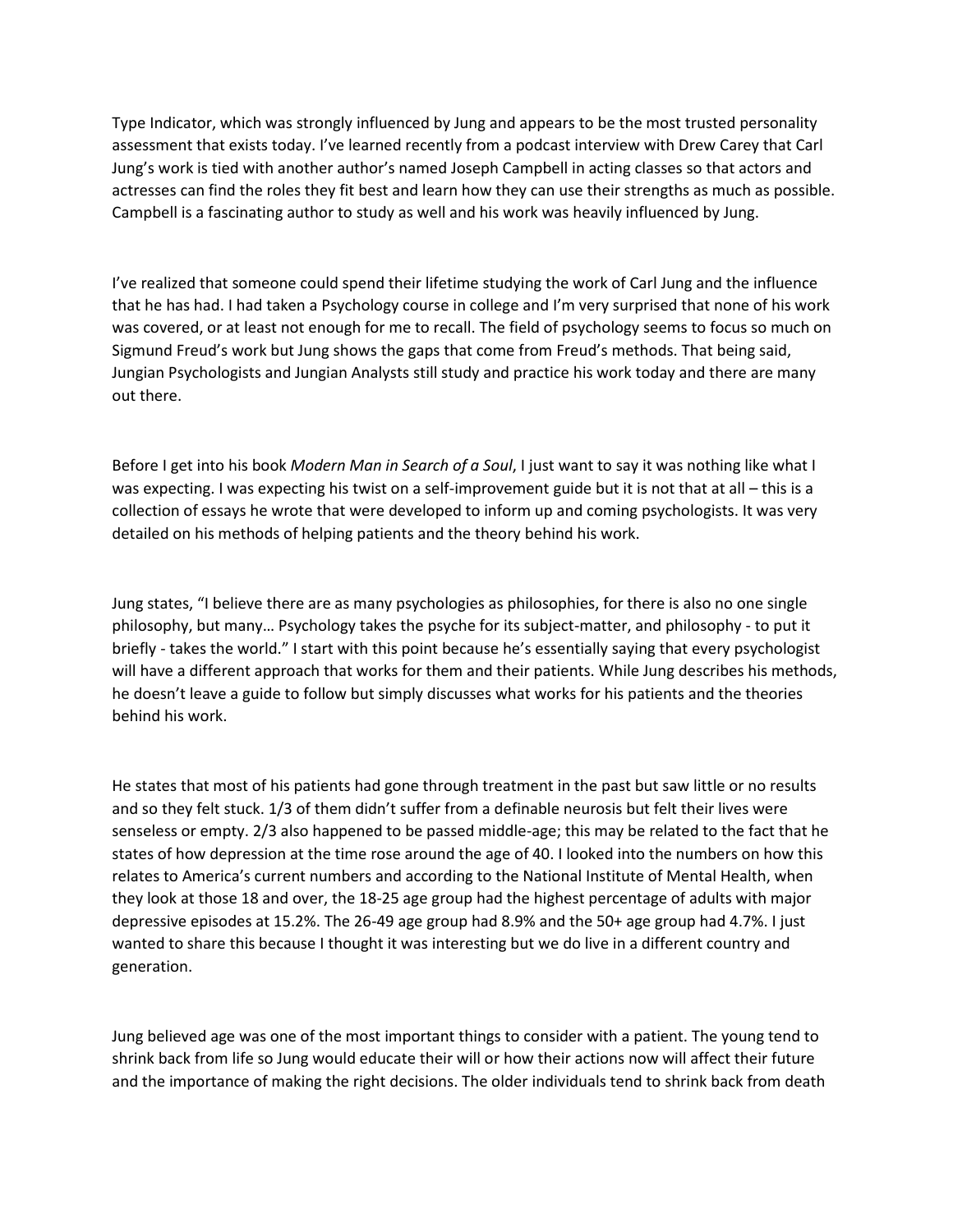and so Jung would help them find meaning in a spiritual sense or getting in touch with who they are as an individual.

The overall approach he takes is derived from what he calls the four heads of psychotherapy: confession, explanation, education, and transformation.

The first step, confession seems to be the trying point. The patient needs not only to acknowledge what is going on "but their confirmation by the heart and the actual release of the suppressed emotions." The realization that needs to happen appears to be of what Jung would call the patient's shadow-side - their weak points and dark side to them. We all have them since we are all human.

From the confession, Jung states that the patient is then bound to the therapist and they must go through the full process together, otherwise the patient will have a bad relapse. He describes a neurosis as a war within oneself and so the psychotherapist needs to truly accompany the patient with the neurosis, suffering with them, and also be sure to not condemn them for their thoughts.

A quote from him to best describe this process is, "the personalities of the doctor and patient have often more to do with the outcome of the treatment than what the doctor says or thinks… The meeting of two personalities is like the contact of two chemical substances: if there is any reaction, both are transformed."

Through the wisdom of another person, the individual is helped to accept themselves and overcome the obstacle that their neurosis has been keeping them from passing. Once the patient has given a true confession and Jung has bonded with his patient through this process, this leads to parts 2 and 3, explanation and education. He states that he would work from the unknown to the known by starting with the mind and getting to know their character.

This is where Jung would type his patients to get to know their personality. He would first see if they were more introverted or extroverted, and then see if they had more of a thinking or feeling personality and then a more sensing or intuitive personality. If you've listened to Episode 2, you'll notice these are the same terms used in the Meyers-Briggs Type Indicator today, except the MBTI has 16 personality types while Jung had a total of 8. If you haven't listened and you'd like to figure out your type and see the value in learning more about yourself, I suggest checking out Episode 2 after you've finished listening to this episode.

The main way that Jung would get to know a patient's character and to lead them to breakthroughs in their therapy sessions was by studying dreams. He stated that this was the best way for him to get to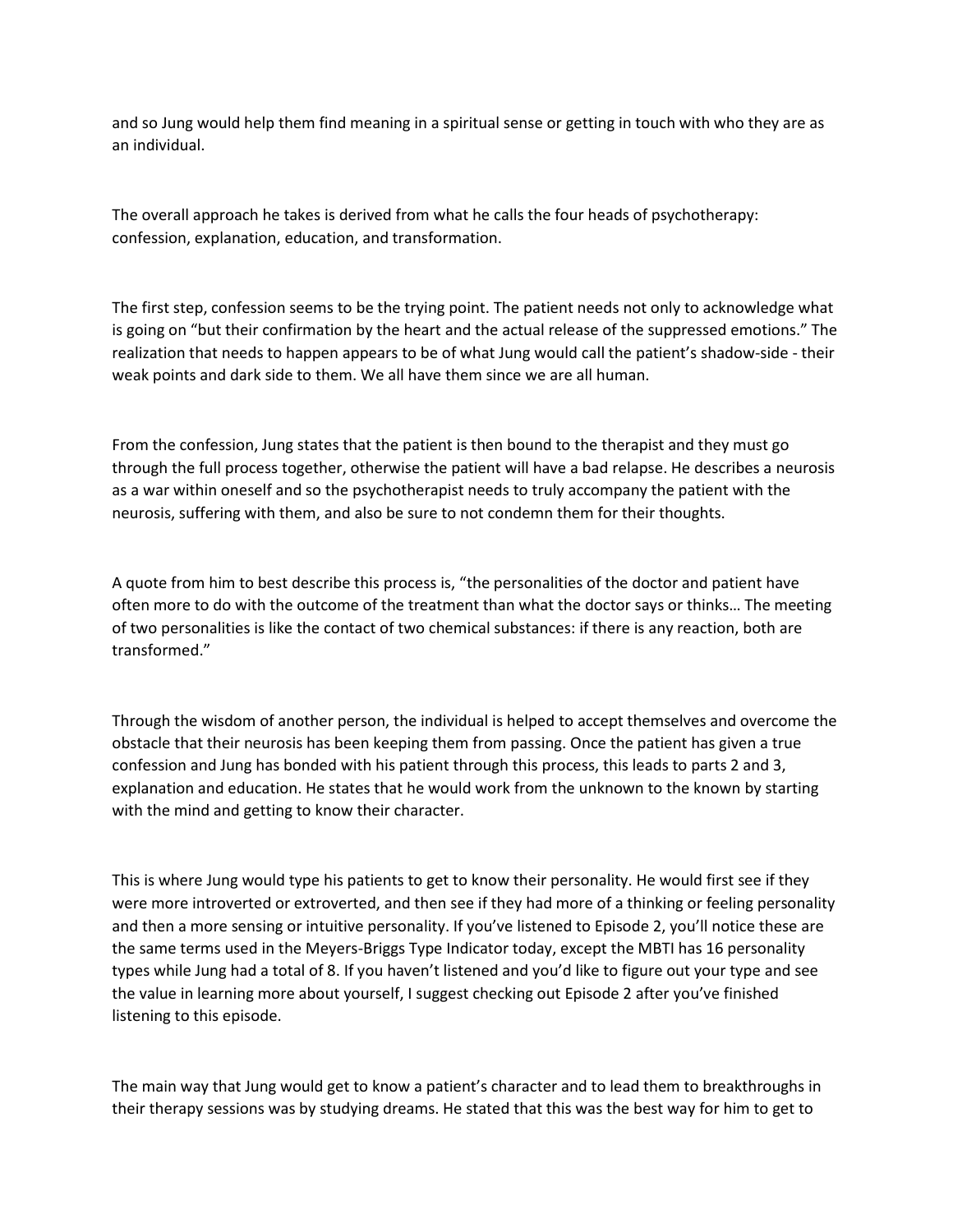know his patients and that he did not have any theories about dreams but would use them as a starting point and this system would work for him time and time again. He put dreams on the same plane as psychological fact and said, "Dreams give information about the secrets of the inner life and reveal to the dreamer hidden factors of his personality." By meditating on dreams with his patients, he would notice symbols or archetypes that would give them the insights that would give them the hope and faith they needed. Following this explanation and education eventually came the patients' transformation, where they would develop habits that would abolish their neuroses. He treated each case individually and explained by saying, "The shoe that fits one person pinches another; there is no recipe for living that suits all cases. Each of us carries his own life-form – an indeterminable form which cannot be superseded by any other."

From reading *Modern Man in Search of a Soul*, it's clear that Jung was extremely knowledgeable. To assist with personality typing, he discussed how he would read fantasy books that left the character interpretations up to the reader and he believed these are the best books for psychologists. He also made it a point to study primitive cultures, mythology, and archaeology and said that this gave him a priceless bank of knowledge to make associations with the patients' dreams and reflections. He said, "It is only through comparative studies in mythology, folk-lore, religion and language that we can determine these symbols in a scientific way."

In this book, Jung dedicates a full chapter to primitive cultures and what we can learn from studying them. He did not just read up on their cultures but spent time with multiple primitive cultures of different areas of the globe as well. Through this research, it reinforced his thoughts on the value of the unconscious mind. He compares the primitive man's lifestyle to the civilized man's by saying that the primitive man "does what he does – and only civilized man knows what he does." He describes our civilized culture is based on order and reasoning while the primitive culture is based on chance or intention.

An interesting insight that Jung has is that primitive man has what he calls an undifferentiated state of mind. This means that they see things for the things they truly are in that moment, rather than comparing them and labeling them as good, evil, ugly, beautiful, big, small, etc.

He says how the eating of the apple of Eden in the Bible symbolizes "the sacrifice of the merely natural man. **\*\*Repeat this line.\*\***

Later in the book, Jung goes into further explanation on this and here are more thought-provoking words on this: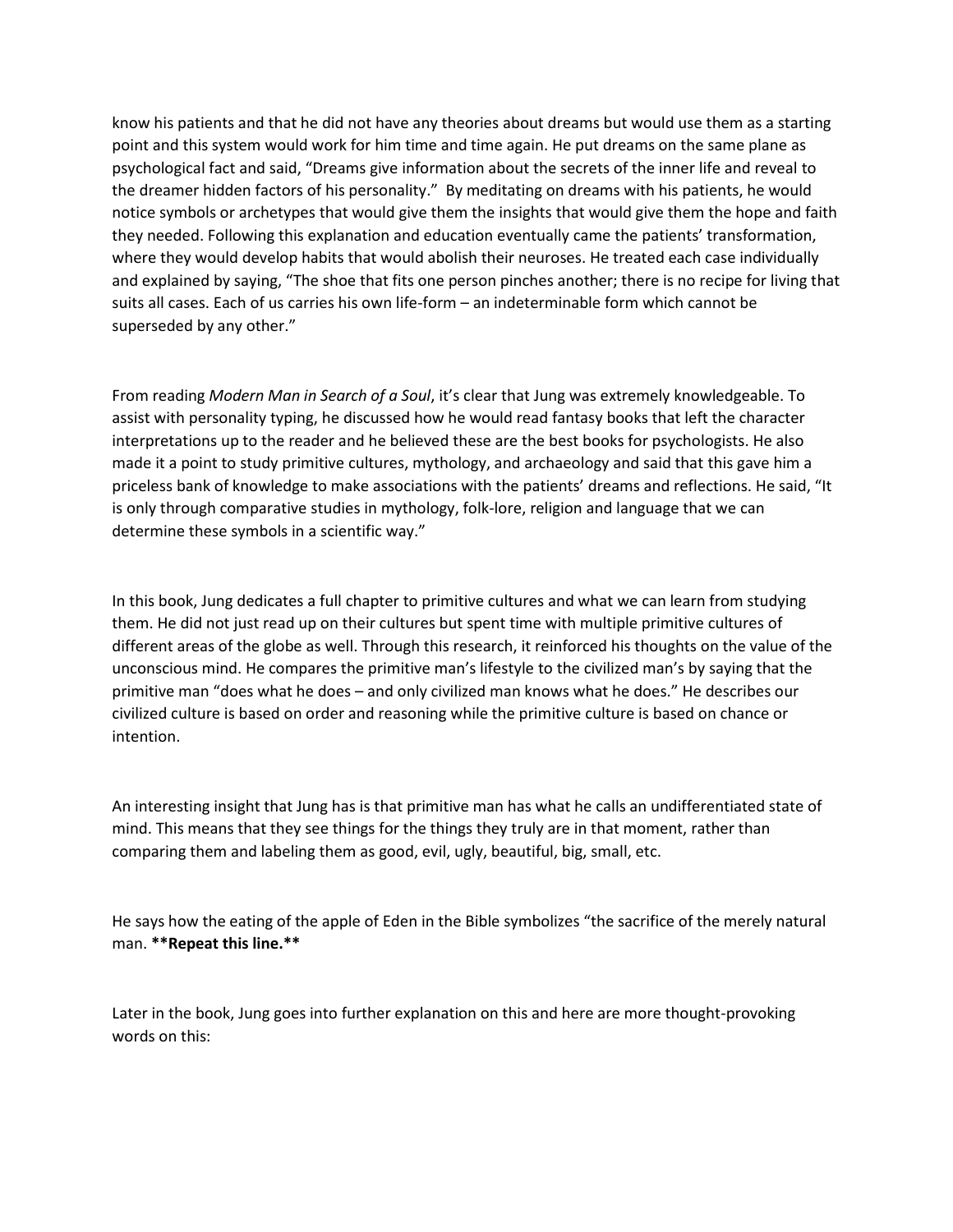"It is the growth of consciousness which we must thank for the existence of problems; they are the dubious gift of civilization. It is just man's turning away from instinct – his opposing himself to instinct – that creates consciousness. Instinct is nature and seeks to perpetuate nature; while consciousness can only seek culture or its denial.

… As long as we are still submerged in nature we are unconscious, and we live in the security of instinct that knows no problems."

He says how if we can pull ourselves out from being neither strictly conscious or strictly unconscious, we are able to experience a wider and higher level of consciousness and avoid developing neuroses.

This power of the unconscious mind along with the significance of dream analysis are a couple of the major differences between Sigmund Freud's work and Carl Jung's. When Carl Jung decided to publish work that disagreed with Freud's work, Freud labeled Jung a mystic, Jung lost him as a mentor, and this caused a major loss in respect for Jung in his time. To me, it's sad how his work has been overshadowed – it obviously proved to work for his patients and it is nothing short of remarkable.

In a number of parts throughout *Modern Man in Search of a Soul*, Jung discusses the differences between his work and Freud's, and also Alfred Adler's. He shows how he has respect for both of their methods by acknowledging their usefulness. He stated that they cannot be overlooked but that they cannot be taken as sole truth either; and he wrote this while they were boldly declaring that Jung was wrong in his approach.

Jung describes Freud and Adler's approaches as being approaches geared towards a specific type. Freud focused on a person's urge to pleasure, deriving that neuroses come from childhood trauma that relates to things like incest, infantile pleasure, or sexuality. Meanwhile, Adler focused on a person's urge to power, believing that neuroses come from a want to be an important authority figure.

Jung repeatedly describes their approaches as being one-sided and short-sighted, stating that they leave out the psyche, that they are better "suited to people who believe that they have no spiritual needs or aspirations," and that they, "give too little value to fictional and imaginative processes. In a word, they do not give enough meaning to life. And it is only the meaningful that sets us free."

He goes as far to say that Freud and Adler are hostile to spiritual values when discussing how there are clergymen who look to Freud and Adler for advice while this advice actually hinders the person's religious experience in their search for meaning.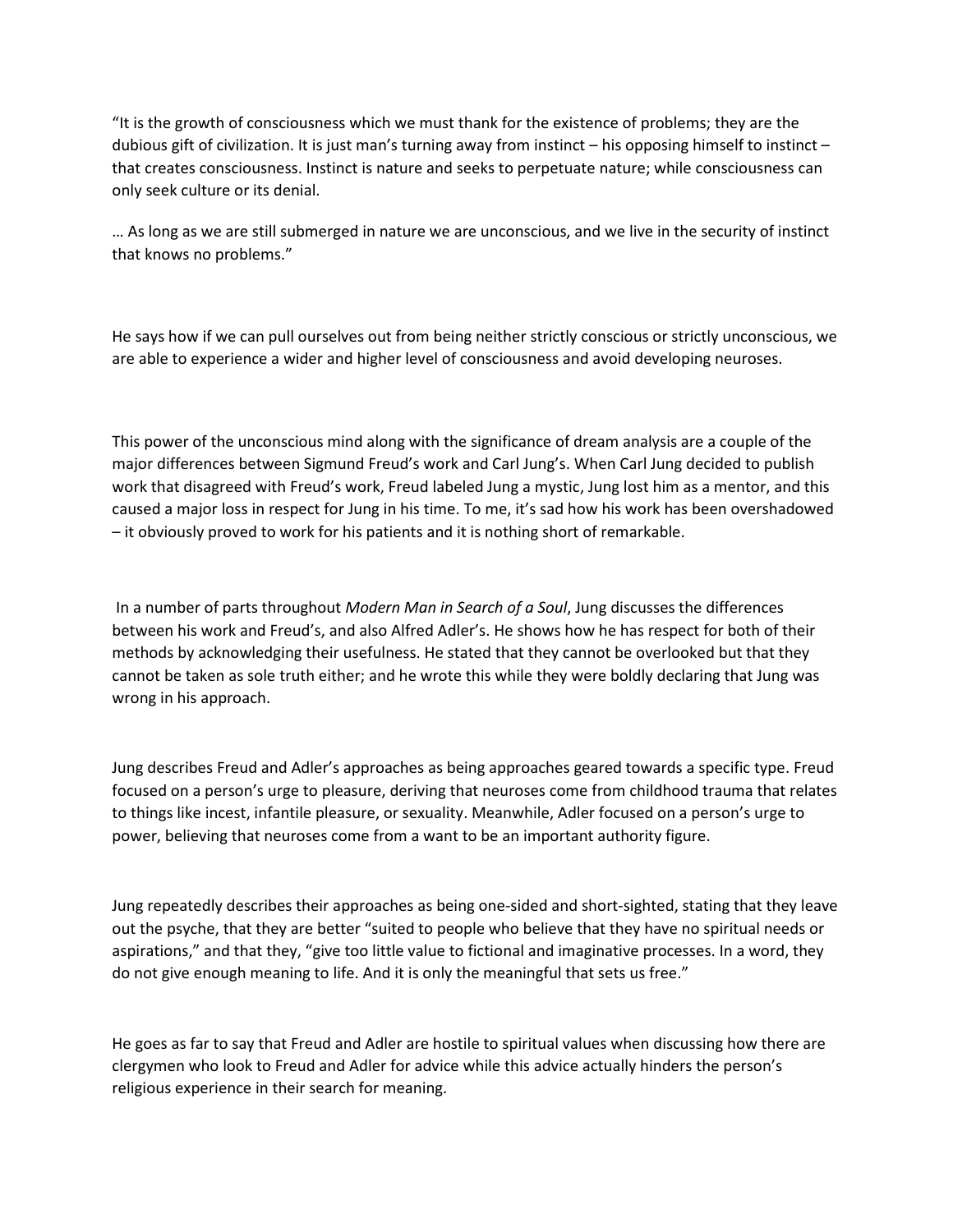Another major argument that Jung has is that Adler completely ignored the unconscious mind and Freud described it as evil/primitive. Jung argues, "As if all that is good, reasonable, beautiful and worth living for had taken up its abode in consciousness! Have the horrors of the World War really not opened our eyes? Are we still unable to see that man's conscious mind is even more devilish and perverse than the unconscious?" And later also says, "The unconscious is not a demonic monster, but a thing of nature that is perfectly neutral… as soon as the patient begins to assimilate the contents that were previously unconscious, the danger from the side of the unconscious diminishes."

So you might be asking – well, why did people at this time so easily side with Freud and Adler? Jung says that it is because it was not in the spirit of the age to make the soul or psyche as things that are significant. He states, "to do so would be heresy."

It seems to me that Freud and Adler's approaches were strictly based on reasoning while Jung's was more based on imagination – and that Freud and Adler had specific beliefs on where neuroses stemmed from while Jung believed it was best to treat cases individually.

Throughout *Modern Man in Search of a Soul* (and you may be able to tell this from the title), Jung emphasizes the importance of strengthening his patients in a spiritual sense. He does not discount the importance of science and psychology but states that it needs to be counterbalanced. A great quote that shows how strongly Jung feels about this is, "In my picture of the world there is a vast outer realm and an equally vast inner realm." By only focusing on the outer realm (a.k.a. science), he says that we have "destroyed even the refuge of the inner life. What was once a sheltering haven has become a place of terror."

Jung saw value in every religion, through their moral teachings, symbolism, their ceremonial and initiation rites, and self-discipline practices such as fasting. While he saw value in all, he did seem to show some partial beliefs, stating "I am firmly convinced that a vast number of people belong to the fold of the Catholic Church and nowhere else, because they are most suitably housed there. I am as much persuaded of this as of the fact, which I have myself observed, that a primitive religion is better suited to primitive people than Christianity…" And from learning about Jung outside of this book, it seems that he saw the Gnostic religions as what best suited himself and his "primitive" mindset.

Most of the education I have on Jung outside of this book is from listening to a podcast titled Creative Codex, which is done by a musician named MJ Dorian. Dorian has at least 4 or 5 hours-worth of content on Carl Jung, most of which covers Jung's work titled *The Red Book*. This book was written by Jung but was not released to the public until about 100 years after his death. With how much bad judgement he dealt with during his lifetime based on the material he shared, it is not surprising he suppressed this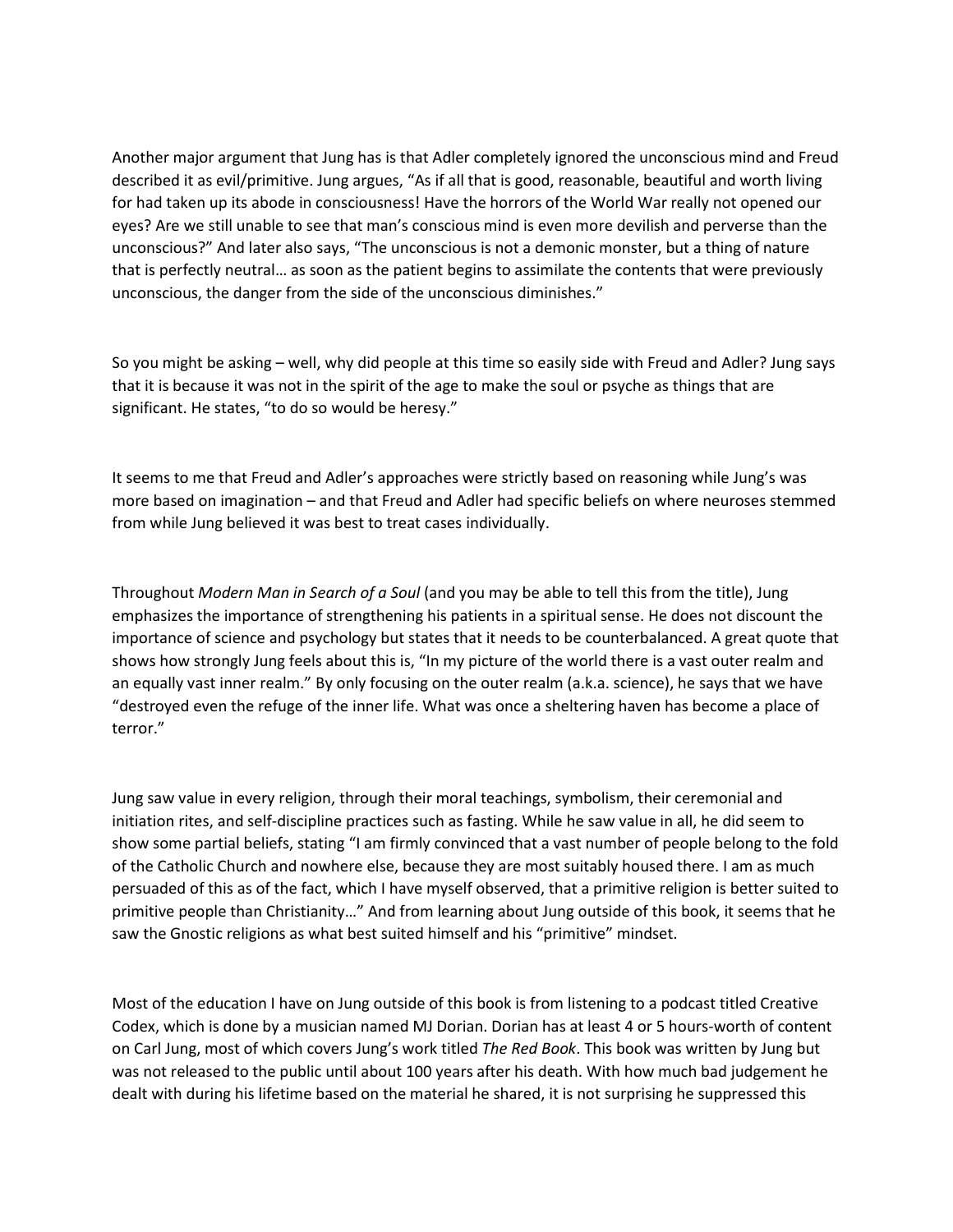book because it covers some very deep and dark parts of his imagination. *The Red Book* is essentially a dream journal that Jung kept between the years of 1913 and 1914, when he was having powerful visions and it seems as though he may have had a serious mental break at this time or was at least on the verge of one. You could say this is Jung's extreme way of connecting with his patients and the struggles they dealt with.

I couldn't recommend MJ Dorian's podcast episodes covering *The Red Book* enough – simply search "Creative Codex Red Book" on Spotify and I'm betting you'll find yourself wanting to listen to both episodes and more than one time. I can't remember if I've listened to them 3 or 4 times through now and I've listened to the other episodes he has on Jung as well. Dorian composes his own music and plays it throughout and adds in his own sound effects as well – just very well-done and I think you get my point – go check it out if you're interested in learning more about Carl Jung. But wait until you've finished listening to this episode, of course. This is not a sponsorship or anything and I do not know Dorian but admire his work enough that I needed to state this. A link to these podcast episodes as well as links to Jung's other books and other things referenced in this episode can also be found in the show notes.

Now, I'm going to go back to *Modern Man in Search of a Soul* and Jung's thoughts on religion. He states the religion was certainly not for everyone but made the connection that those who were religious appeared to have better "psychic hygiene." With this, they were able to find purpose in their life and also deal with death easier. He also believed there was a connection in the decline of religion and the increasing frequency of neuroses but did not have studies to prove this theory.

Jung felt he needed to provide his patients with some direction and that religion did this successfully. He says, "I have observed that a directed life is in general better, richer and healthier than an aimless one, and that it is better to go forwards with the stream of time than backwards against it." While talking about why religions believe in an afterlife, he also states that, "it makes it possible for mortal man to live the second half of life with as much perseverance and aim as the first."

To explain just how important religion was to Jung's work, I'll wrap this topic up with one final quote from him:

"Among all my patients in the second half of life… there has not been one whose problem in the last resort was not that of finding a religious outlook on life. It is safe to say that every one of them fell ill because he had lost that which the living religions of every age have given to their followers, and none of them has been really healed who did not regain his religious outlook."

To know a bit of my background, I grew up Christian Catholic and strongly held that faith until I was in my late teenage years and currently would say I am not tied to any religion. This book did make me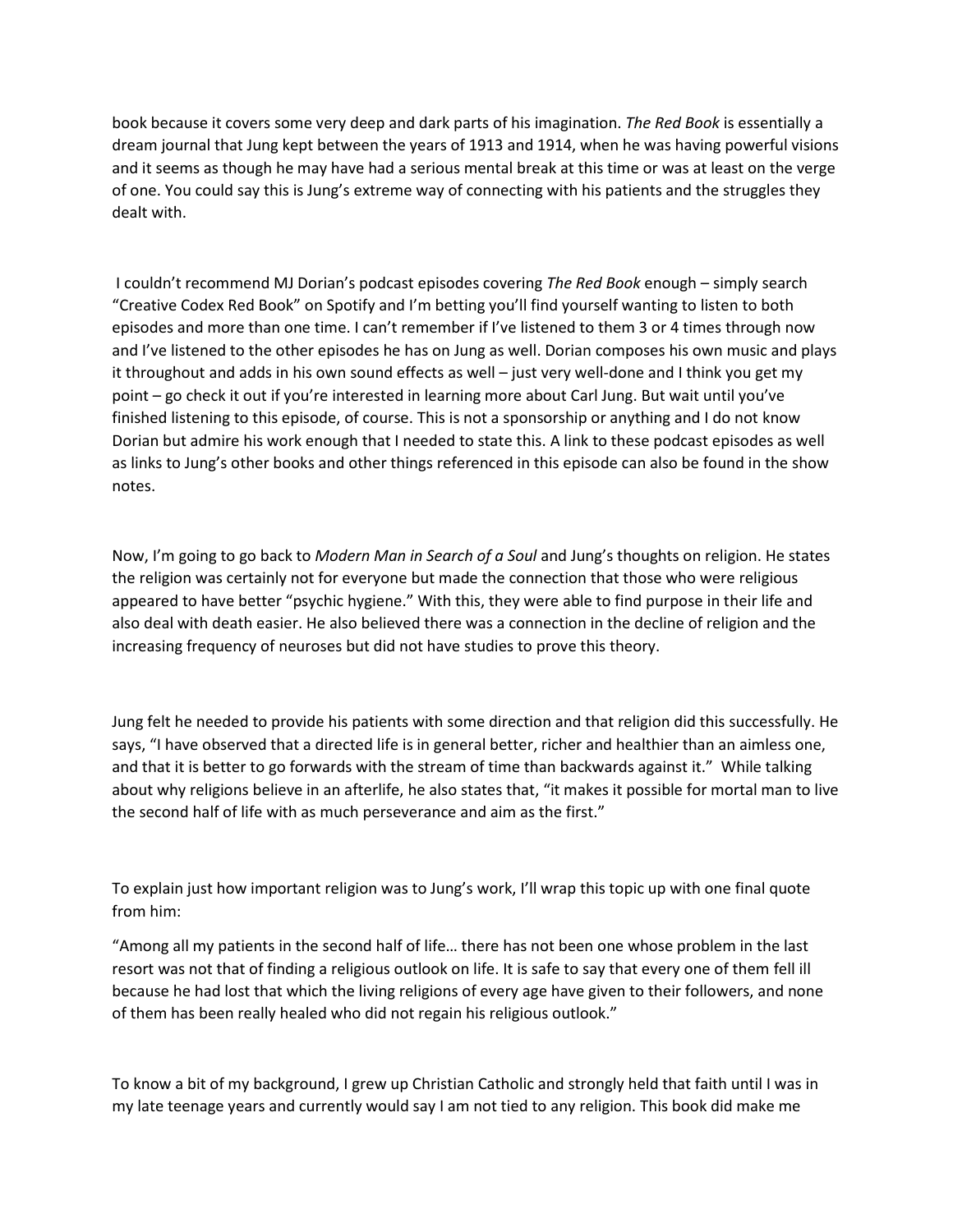realize just how important religion is though, even outside of the moral teachings it provides. I'd say that it seems to be beneficial to mental health as a whole.

Jung states that the purpose of *Modern Man in Search of a Soul* is to "set forth the attitude of the psychotherapist." I don't believe he felt spirituality should be the core of all analytical psychologists' work but used these essays to guide them to treat their patients as individuals and aim to give their patients some direction while helping them change their habits so they can make their neuroses disappear.

But this book is more than that. It is not just for psychotherapists. Self-education, self-examination, selfdevelopment and words like them are scattered throughout *Modern Man in Search of a Soul*. In one part, Jung specifically talks about how the practices he prescribes could provide a foundation for selfdevelopment; for someone to heal and improve their own psyche. With how prominent science has become and how less common religion is, he believed this is damaging to our sense of self. But he then states "Analytical psychology is no longer bound to the consulting-room of the doctor; its chains have been severed. We might say that it transcends itself."

Maybe this is what the civilized man needs more than ever. To take a step back and look at what we've done to our culture. I will end this with a couple quotes from the book that really highlight this point.

Carl Jung describes how when talking to his Indian friend who was governor of a pueblo, the Indian said to him, "We don't understand the whites; they are always wanting something - always restless - always looking for something. What is it? We don't know. We can't understand them. They have such sharp noses, such thin, cruel lips, such lines in their faces. We think they are all crazy."

And following that, Jung says to us "We have built a monumental world round about us, and have slaved for it with unequalled energy. But it is so imposing only because we have spent upon the outside all that is imposing in our natures - and what we find when we look within must necessarily be as it is, shabby and insufficient."

So, take this and think about what you can do to improve. We need some spiritual sense to counterbalance the science and reasoning we are constantly using. This can be done by improving our moral sense, educating ourselves on primitive cultures, studying religion, or even by exploring our creativity whether that be through drawing, painting, writing, sculpting, whatever it is that just allows you to create freely.